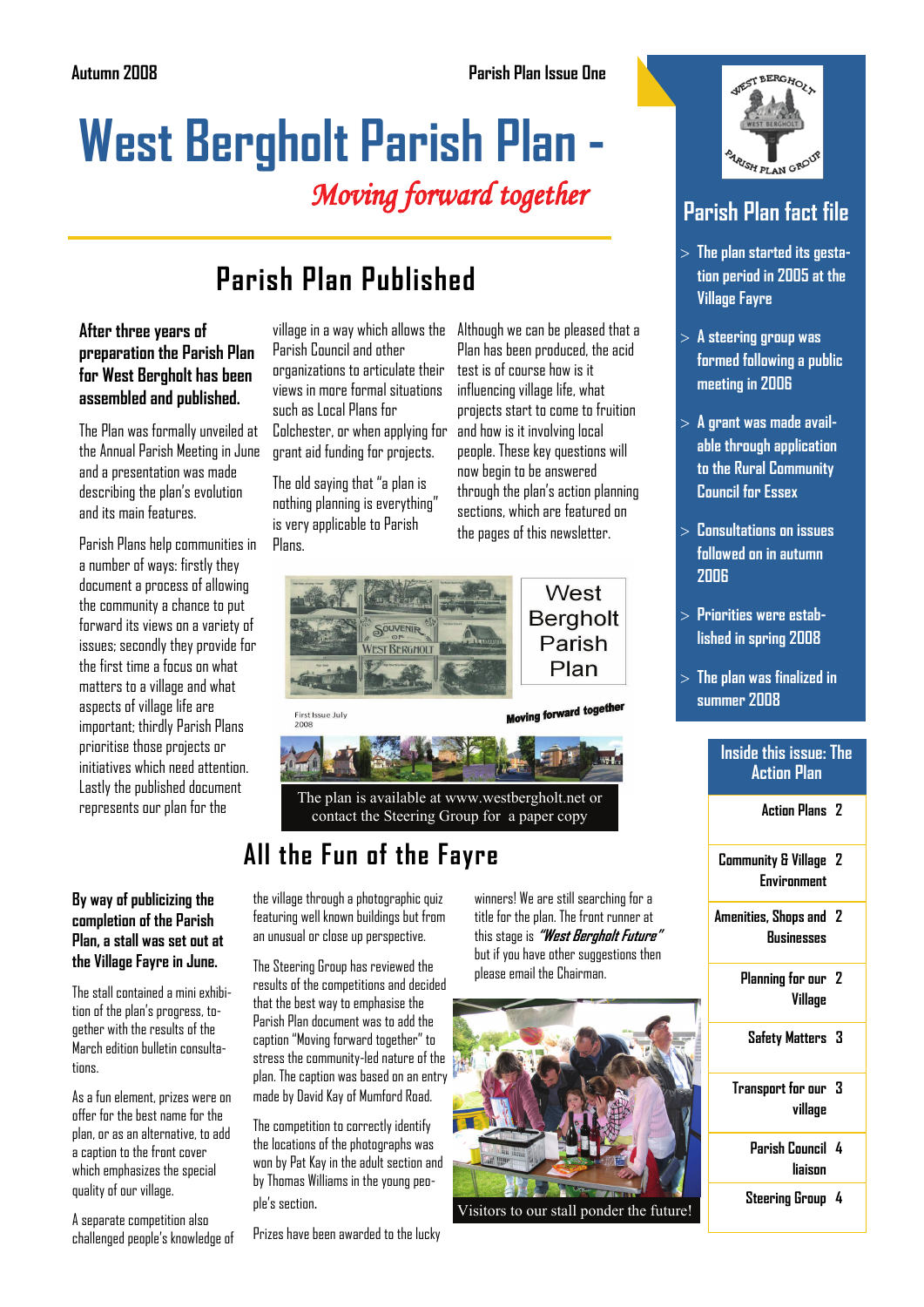#### **Eight Themes - One Plan!**

**As many readers of the Village Bulletin will already know the Parish Plan is built around eight themes which try to capture all aspects of our village life. These are:** 

- **Social and Community**
- **Environment**
- **Public Amenities**
- **Shops and Businesses**
- **Housing and Planning**
- **Community Safety**
- **Transport**
- **Democracy**

#### **Planning for Action**

**All Community Plans greatly benefit from the inclusion of an action plan! The West Bergholt Parish Plan contains a table of actions for each of the 8 themes of the plan.** 

**Clearly these plans once progressed or researched quickly need revising, so this is why the plan is referred to as Issue One! Subsequent issues will be published as time goes by.** 



**As a community we inter-react in so many ways. The age of the parish pump may be over, but its place has been taken by a whole range of village organizations and clubs.** Additionally being a village where there are many young people, the activities which surround the thriving

# **Your Community**

school, the scout and guide association, the sports cubs and many others offer plenty of opportunities for residents to meet and interact

with each other.

The action plan concentrates on the areas which arose during the consultations and include:

- Facilities for young people
- Provision of information about village activities

• Preservation of Village Life

High on the priorities being investigated are:

- Provision of a youth club and meeting place
- Improved web and paper based information
- Production of a Village Appraisal to document village character

Work is already underway on the first two items and a village appraisal will be commissioned next year.



**West Bergholt may not be the prettiest village in Essex, but it has a lovely setting being on a hill with good access to the local countryside including our own "Bluebell Wood".** 

# **Your Environment**

The action plan concentrates on the following areas:

- Conservation of open spaces
- Enhancing public rights of way
- Reducing nuisances such as litter

Priorities to be investigated in the coming months are:

- Audit of open spaces and management plans to enhance these
- Production of guides to local walks
- Campaigns to contain litter

Much of this work will pick up on the work of the Parish Council and that of local groups who already promote these activities.

# **Public Amenities, Shops and Businesses**

**Our investigations often blurred any artificial dividing line between these various aspects of village life, so we have combined them here.** 

The main aspects that the action plans pick up include:

- Maintenance of facilities for playgrounds and sports fields
- Verge/hedge maintenance
- Improvements to range of shops

• Promotion of village business activity

A range of specific actions are being investigated to examine how the range of facilities can be extended

and improved across the village.

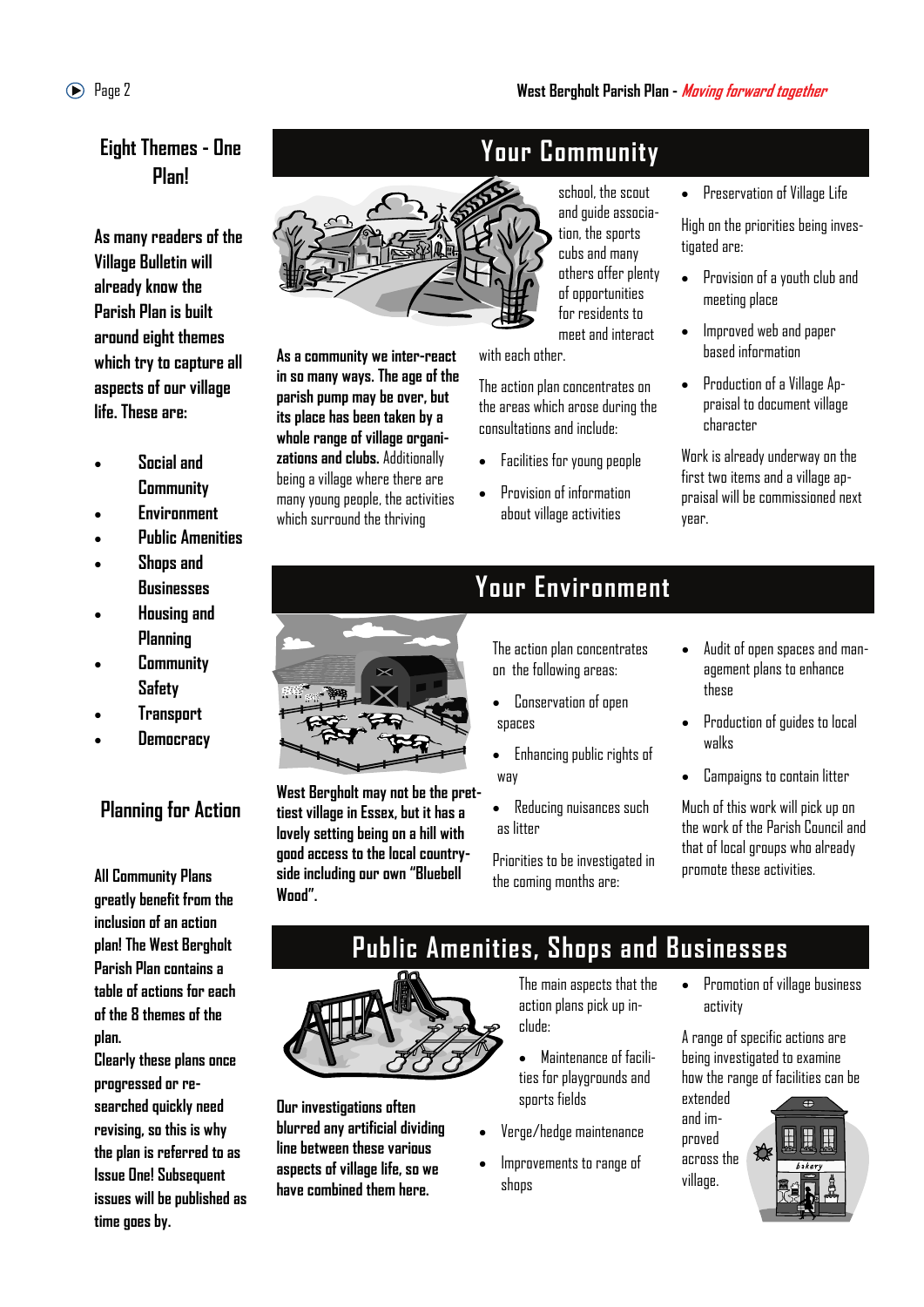# **Housing and Planning**



**Unsurprisingly residents feel threatened by the pace of development they see all around them.** 

Possibly we are worrying unnecessarilly, but behind this fear lies a pragmatic approach that seeks to

keep the size of the village to a manageable level with controls placed on the following:

- Infill housing
- Larger areas of development

At the same time there is a need to examine:

• Social and sheltered accommodation

So bearing the above in mind the action plans concentrate on:

- Producing a village design statement to improve quality of development
- Producing guidelines on infill development
- Examining case for location of affordable housing

Many of these areas can be taken forward by the Parish Council which already receives information from the Borough Council on new development plans and planning applicatinns

#### **Parish Plan Issue One**





#### **The Steering Group are constantly amazed at the volume of comments and issues raised about traffic or transport!**

Whilst it is not the main priority for the

### **Transport**

is a huge amount of interest in making our transport environment better than it is!

Our action plan for transport covers:

- Bus routes and services
- Cycling environments
- Pedestrian facilities
- Traffic calming

Clearly neither the community nor the Parish Council provides mainstream transport servillage, our surveys revealed that there vices or infrastructure, so our action plan is

concentrating upon:

- Dialogue with bus operators to get better information about services
- Drawing up traffic calming ideas for discussion with the highway authority
- Examining how we can promote cycling more bearing in mind that Colchester is now designated as a Cycling Town with funding available

We are considering drawing together a new group of people to examine transport issues in greater detail.



**Our surveys showed that there are a number of areas where residents have concerns mainly to do with road safety and fear of crime.** 

#### **Community Safety**

Whilst accidents are rare in the village and crime level are low the following areas feature in the action plan

- Levels of crime
- Policing
- Road safety and speeding traffic

We plan to work with the Police and utilise the excellent Neighbourhood Watch network which exists in the village to:

• Make information available about

#### crime levels

- Introduce speed reduction measures
- Create a better environment for everyone in the village so that safety is built-in to the village layout

Work is already underway to obtain a speed indication devise (or "SID") to reduce speeding in Lexdon Road and it is proposed to examine other areas for similar measures to reduce traffic nuisance.